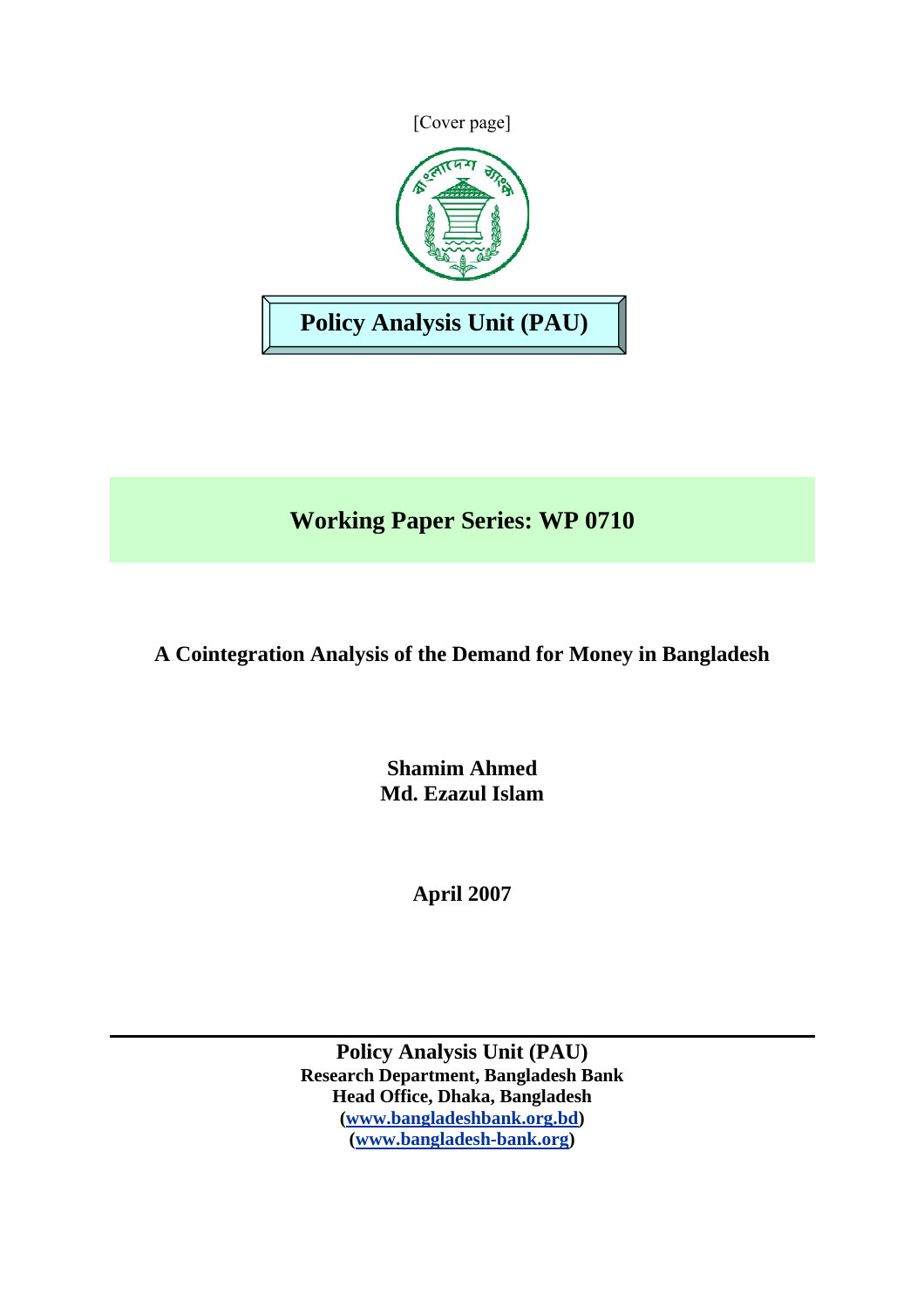

# **Working Paper Series: WP 0710**

# **A Cointegration Analysis of the Demand for Money in Bangladesh**

**Shamim Ahmed Md. Ezazul Islam** 

**Research Economists, Policy Analysis Unit Research Department Bangladesh Bank** 

**April 2007** 

# **Copyright © 2007 by Bangladesh Bank**

*\* In an attempt to upgrade the capacity for research and policy analysis at Bangladesh Bank (BB), PAU prepares and publishes several Working Papers on macroeconomic research every quarter. These papers reflect research in progress, and as such comments are most welcome. It is anticipated that a majority of these papers will eventually be published in learned journals after due review process. Neither the Board of Directors nor the management of, or any agency of the Government of Bangladesh, however, necessarily endorses any or all of the views expressed in these Papers. The latter reflect views based on professional analysis carried out by the research staff of BB, and hence the usual caveat as to the veracity of research reports applies.* 

**(An electronic version of this paper is available at [www.bangladeshbank.org.bd](http://www.bangladeshbank.org.bd/research/pau.html))**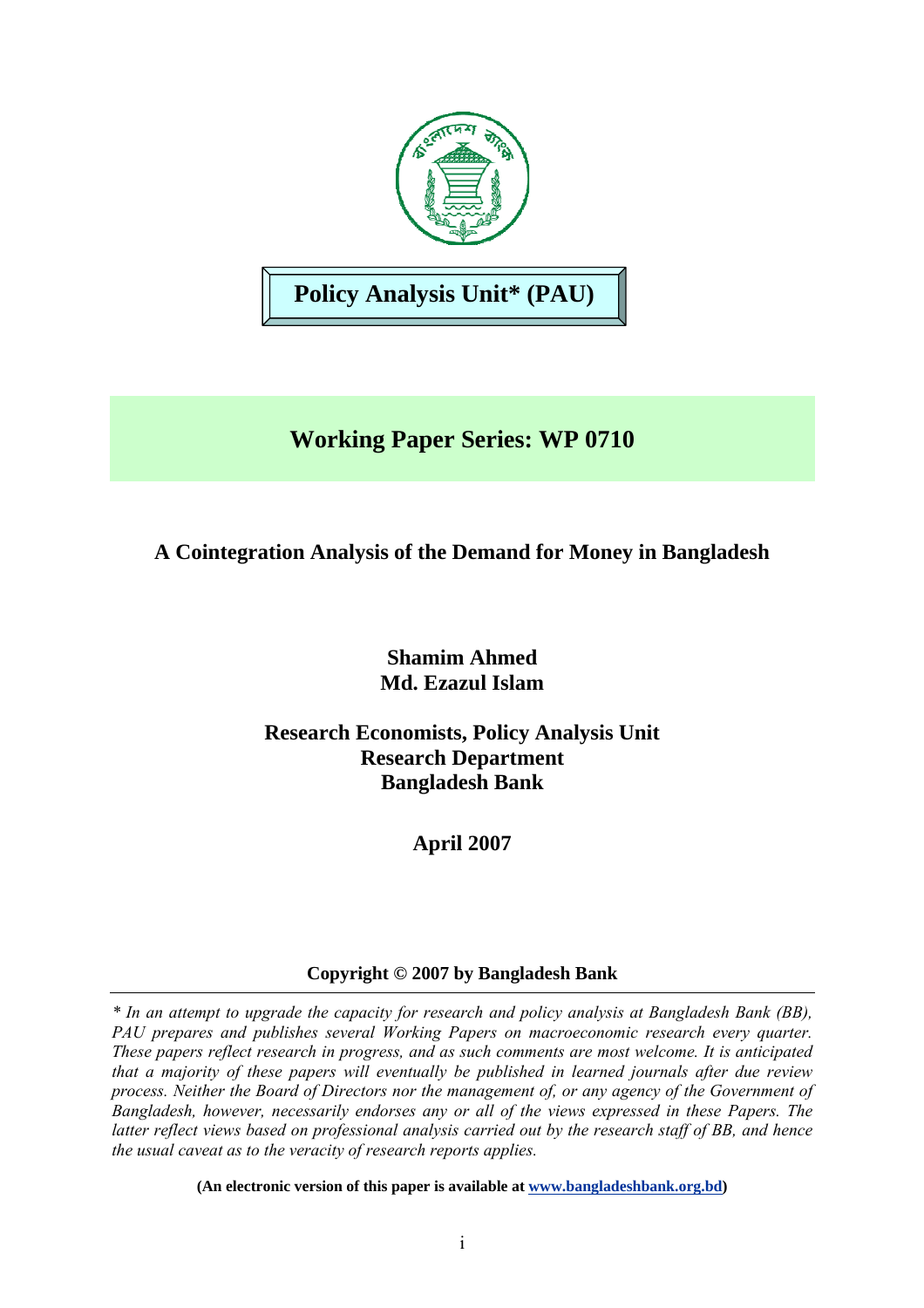#### **A Cointegration Analysis of the Demand for Money in Bangladesh**

# **Shamim Ahmed & Md. Ezazul Islam**[∗](#page-2-0)

April 2007

#### **Abstract**

The paper is an attempt to empirically explore the long-run equilibrium money demand relationship as well as short-run dynamics in the context of Bangladesh for both the broad money (M2) and the narrow money (M1 and M0) categories. An assessment of the empirical evidence has been made through Johansen (1988) and Johansen and Juselius (1990) multivariate cointegration techniques using quarterly data. The empirical evidence demonstrates that a single cointegrating vector describes the long-run equilibrium money demand relationship for both the broad money and narrow money categories in the country. Besides, there exists a statistically significant long-run equilibrium demand relationship among real money balances of various types, real income and respective nominal interest rates. Particularly, the long-run demands for broad money, narrow money (M1), and narrow money (M0) depend positively on real income and negatively on Treasury bill (28-day), fixed deposit, and short-term deposit rates, respectively. It is also observable that the demand for real balances in the economy is strongly dominated by the transactions motive for holding money. The results on short-run dynamics suggest stability of the short-run money demand function for all categories of monetary aggregates and the speed of adjustment to the respective long-run equilibrium path is quite reasonable. These results have important implications for the efficacy of the monetary policy in Bangladesh under the current regime, i.e., floating exchange rate and market based monetary policy instruments.

Keywords: Cointegration and Money Demand.

JEL Classification: C22 and E41.

 $\overline{a}$ 

<span id="page-2-0"></span><sup>∗</sup> Research Economists, Policy Analysis Unit (PAU), Research Department, Bangladesh Bank. The authors would like to thank World Bank Institute (WBI) Resident Economic Adviser at the Bangladesh Bank Professor Syed M. Ahsan for his helpful suggestions and comments.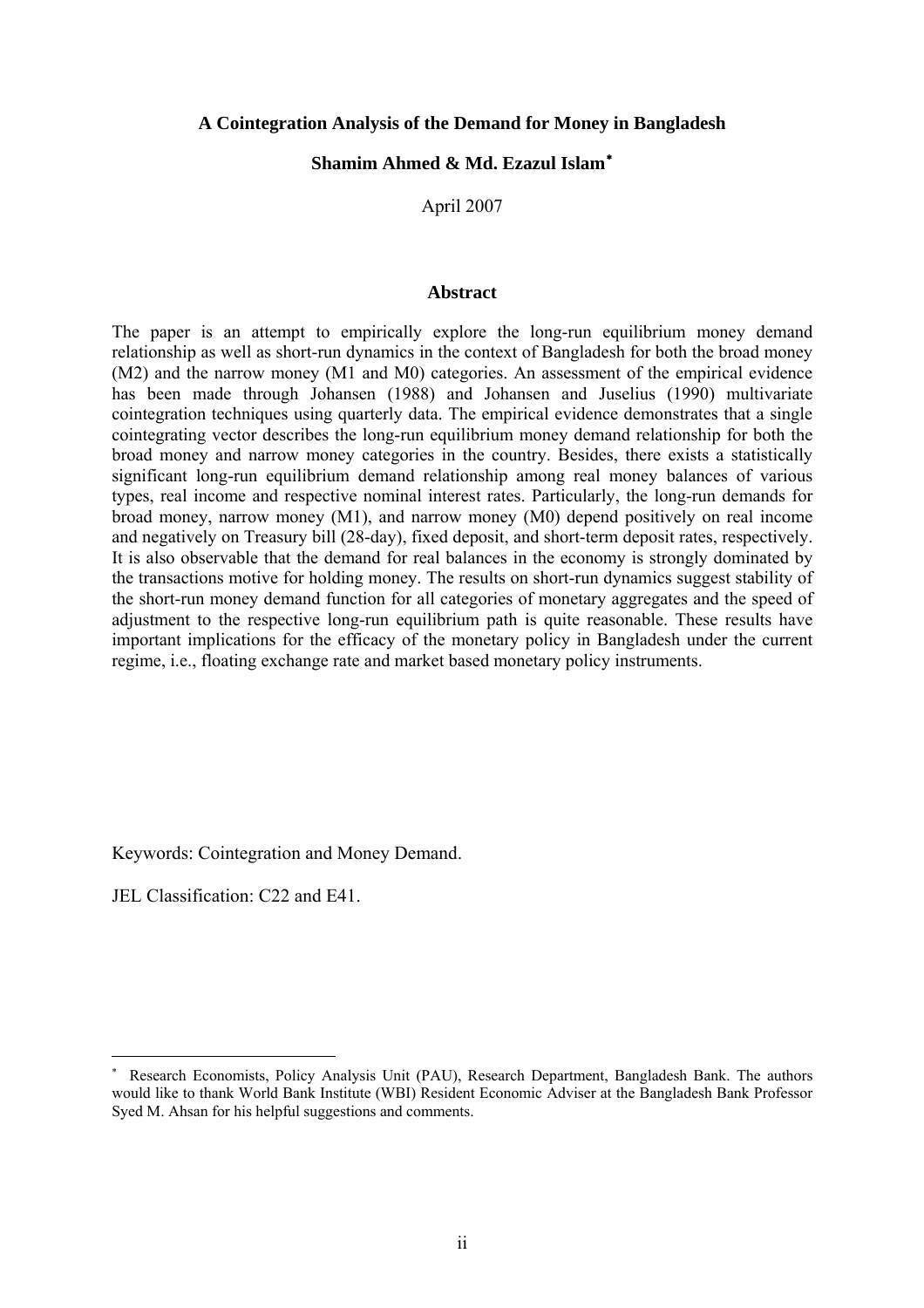### **A Cointegration Analysis of the Demand for Money in Bangladesh**

### **1. Introduction**

 $\overline{a}$ 

The demand for money, complex but essential for the formulation and conduct of efficient monetary and fiscal policy, has drawn considerable attention of macroeconomists all over the world since last few decades. Particularly, the determination of various factors (e.g., income, wealth, and opportunity cost of holding real balances) that affect the long-run demand for money as well as short-run dynamic adjustment of actual money balances to the desired level still remains inconclusive due to continuous monetary innovation and financial market integration. Generally, in a well-functioning and matured capitalist economy, there are three motives for holding money, namely, transactions, speculative, and precautionary motives (Keynes, 1936, ch. 13) and these motives depend on interest rates of alternative assets (i.e., the rate on treasury bills, bonds or securities or some weighted average rates of return on these financial assets) and the level of income, at least theoretically. In addition, empirical findings demonstrate that the demand for money adjusts to changes in income level and interest rates with a lag (Dornbusch and Fischer, 2001). However, in countries with high inflation and narrow based capital market, it is also possible that the return on non-financial assets (i.e., stocks of gold, silver, real estate, and capital machinery or consumer durables) can be even higher than that on financial assets, thereby inducing households or firms to substitute/prefer non-financial assets over financial assets.

To date, extensive theoretical and empirical research has been conducted in the search for the appropriate variables and functional forms of the demand for money both in the context of developed (e.g., Friedman (1959), Johansen and Juselius (1990), and Hafer and Jansen (1991)) and developing (e.g., Adekunle (1968), Fry (1978), Khan (1980, 1982), and Gupta (1983)) economies. However, there have been a limited number of empirical studies that attempted to investigate the issue in the context of Bangladesh (e.g., Ahmed (1977), Murty and Murty (1978), Rahim and Uddin (1978), Taslim (1983, 1984), Hossain (1988), Hassan (1992), and Islam (2000)). These studies on the demand for money in Bangladesh suffer from flaws in terms of the: (i) adopted econometric estimation techniques; (ii) choice of appropriate variables; and (iii) data coverage, i.e., the time span.<sup>[1](#page-3-0)</sup> In particular, except Islam (2000), all of these have employed standard regression techniques (i.e., ordinary least squares (OLS)) without examining the time series properties of the concerned macroeconomic variables. Since it is highly plausible that some of the time series variables that these studies have used are non-stationary in their levels, and therefore, the standard regression results are questionable.<sup>[2](#page-3-1)</sup> Besides, Ahmed (1977), Murty and Murty (1978), and Rahim and Uddin (1978) have applied the methods suitable for a well-functioning and matured capitalist economy to estimate the money demand functions for Bangladesh ignoring the fact that the nominal interest rates they have used in the absence of the rates of return on alternative assets were institutionally fixed, i.e., not market based (Taslim, 1984).

<span id="page-3-0"></span><sup>1</sup> For a good analytical discussion on these empirical studies, see Islam (2000).

<span id="page-3-1"></span>Engle and Granger (1987) pointed out that if the time series variables are non-stationary in their levels and not cointegrated, OLS regression results would be *spurious* and the usual test statistics (i.e., *t* and *F*) would not be econometrically meaningful.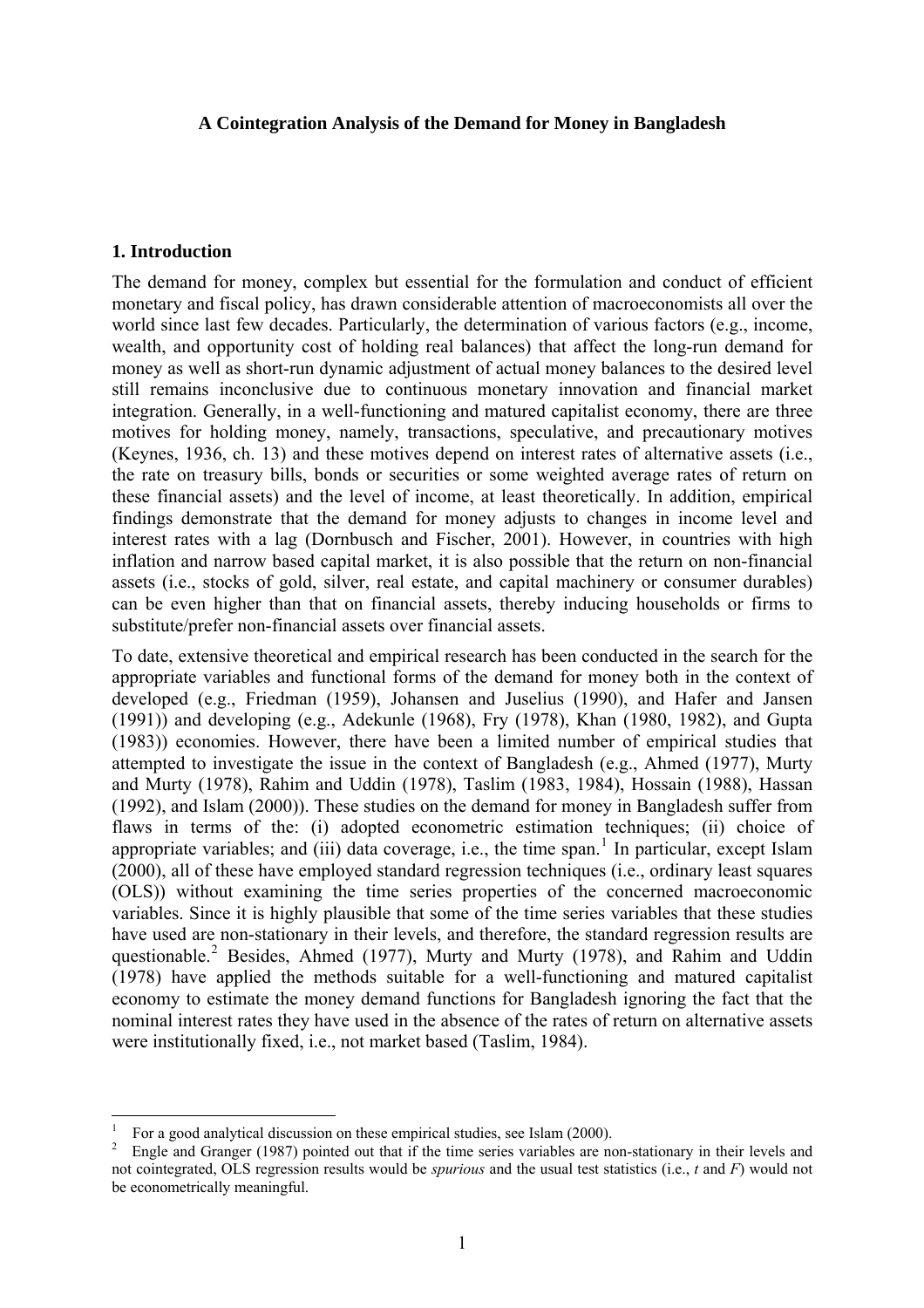Although Islam (2000) has employed cointegration techniques and finds that the money demand function in the country is stable, the paper is open to several criticisms. Firstly, the issue that the data contains a significant number of observations on weighted average nominal interest rates which were administratively set (i.e., rates before the 1990s); therefore, the possible existence of a structural break in the data has been ignored. Secondly, the use of the same weighted average nominal inertest rates for broad and narrow money (i.e., M2 and M1) categories, respectively. Finally, the incorporation of expected inflation and weighted average nominal interest rates together in the estimation process may bias some of the results. Therefore, the main objective of the paper is to empirically explore the long-run equilibrium money demand relationship as well as short-run dynamics (i.e., stability and the speed of adjustment to the long-run equilibrium) in Bangladesh for both broad money (M2) and narrow money (M1 and M0) categories while overcoming the criticisms of the past studies on the topic.

The paper is timely and important since there have been significant changes in the legal, institutional and policy frameworks of the financial system of Bangladesh, particularly, interest rate liberalization under the Financial Sector Reform Program (FSRP) initiated at the beginning of the 1990s.<sup>[3](#page-4-0)</sup> These changes enable Bangladesh Bank (BB) to conduct monetary policy on the basis of market based instruments (e.g., *repo*, *reverse repo*, 28-day, 91-day, 182-day, 364-day, 2-year, and 5-year government Treasury bills (TBs)) along with direct instruments (e.g., bank rate, cash reserve requirement (CRR) and statutory liquidity ratio (SLR)) in order to achieve price stability and smooth financial intermediation. Besides, in the face of fiscal dominance, BB recently (i.e., on 21<sup>st</sup> September 2006) re-introduced its own 30day and 91-day bills for open market operations (OMOs). Therefore, knowing the long-run equilibrium money demand relationship as well as short-run dynamics for both the broad money and narrow money categories would guide the monetary authority in programming and conducting prudent monetary policy.<sup>[4](#page-4-1)</sup>

The empirical analysis in the paper has been conducted by employing cointegration techniques pioneered by Johansen (1988) and Johansen and Juselius (1990) using quarterly data for the period, January-March 1990 to April-June 2006. In particular, the paper empirically examines the long-run equilibrium money demand relationship as well as shortrun dynamics. The results of the empirical analysis suggest that a single cointegrating vector describes the long-run equilibrium money demand relationship for both the broad money and narrow money (M1 and M0) categories in the country. Besides, there exists a statistically significant long-run equilibrium demand relationship among real money balances of various types, real income (i.e., real GDP) and respective nominal interest rates. That is, the long-run demands for broad money, narrow money (M1), and narrow money (M0) depend positively on real income and negatively on TB (28-day) rates, fixed deposit rates, and short-term

<span id="page-4-0"></span><sup>&</sup>lt;sup>3</sup> Immediately after independence in 1971, BB adopted an administered interest rate policy which continued to the end of 1980s. In view of the shortcomings of the regime, a market oriented interest rate policy was introduced in January 1990 under the FSRP of the 1990s. The reform measures in general allowed scheduled banks of the country to freely set interest rate (both lending and deposit) as long as they remained within the bands determined by BB. Deposit rates were freed except that a floor and ceiling for savings and fixed deposit were established. In 1992, floors on savings and fixed deposit were continued but ceilings were removed. Finally, in 1997, the floor rates of deposits were removed. For further details, see Ahmed and Islam (2006 a).

<span id="page-4-1"></span>The monetary programming exercise of BB involves the estimation of the *required limit* (also known as *safe limit*) of monetary expansion, i.e., broad money on the demand side. Previously, BB used income elasticity of demand for money approach to estimate the *safe limit* of monetary expansion. In recent years, the programming of the *safe limit* of monetary expansion is derived from the classical quantity equation of money demand, i.e.,  $\hat{M} = \hat{Y} + \hat{P} - \hat{V}$ , where  $\hat{M}$ ,  $\hat{Y}$ ,  $\hat{P}$ , and  $\hat{V}$  are the growth rates of money demand, anticipated real output, expected inflation rate and income velocity of money respectively (Ahmed and Islam, 2006 b).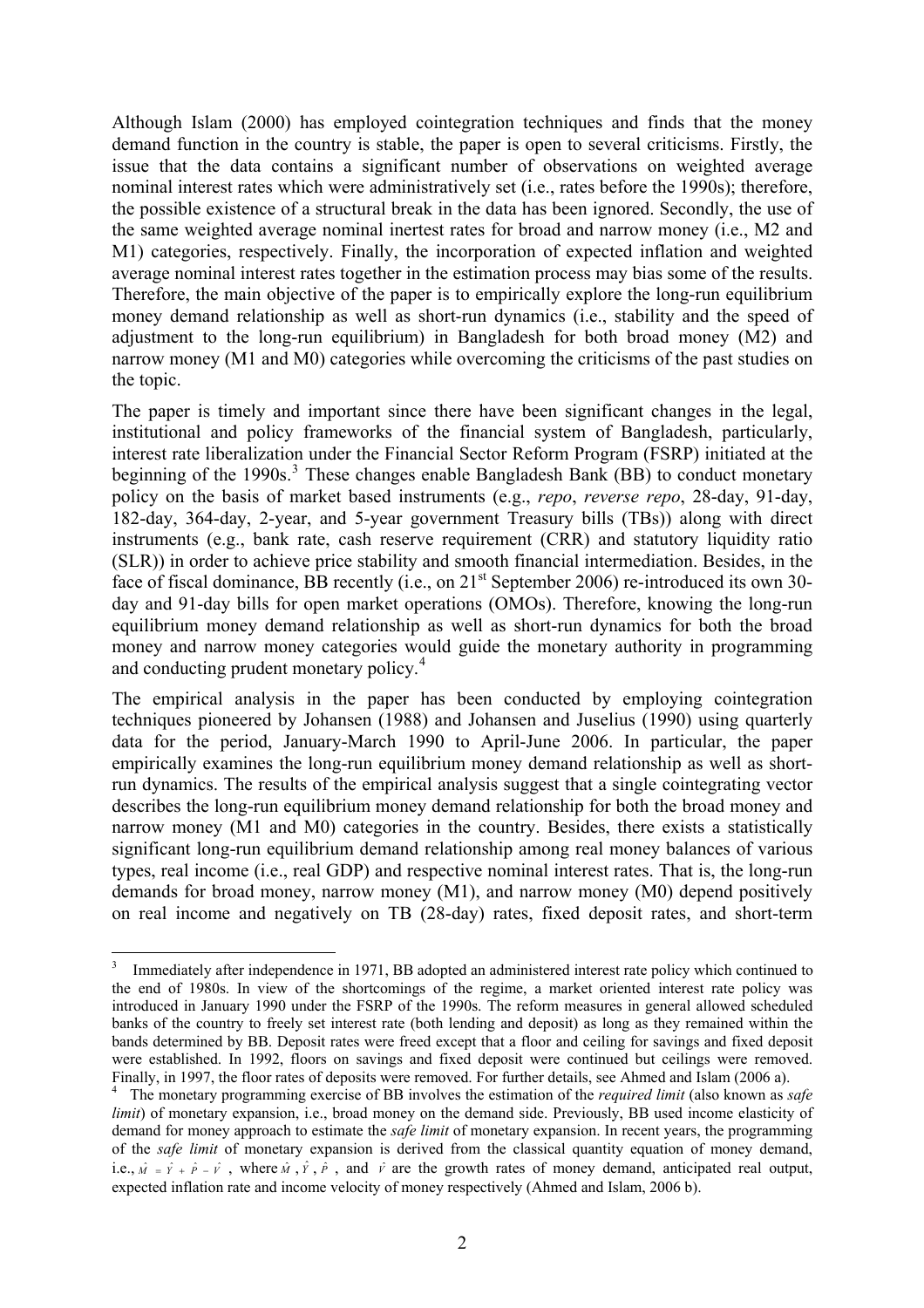deposit rates, respectively. It is also observable that the transactions motive for holding money predominates the demand for real balances in the economy. Finally, the results on short-run dynamics suggest stability of the short-run money demand function for all categories of monetary aggregates and the speed of adjustment to the respective long-run equilibrium path is quite reasonable. These results have important implications for the conduct of monetary policy in Bangladesh.

The remainder of the paper is organized as follows: Section 2 discusses the theoretical model of the demand for money. Section 3 discusses the empirical framework and methodology used to obtain the empirical findings reported in the paper. Section 4 provides data specification and estimated results on money demand in Bangladesh, and finally, section 5 presents a summary of the main conclusions and policy implications.

## **2. The Theoretical Model**

The task of modeling the money demand function for an economy (whether developed or developing) and to test that empirically involves the resolution of three contentious issues. These are: (i) which is the proper scale variable, measured current income, permanent income or wealth?; (ii) which is the appropriate measure of the opportunity cost of holding real balances, rate on treasury bills, bonds, securities, weighted average interest rate on deposits, or inflation (expected)?; and (iii) how does actual money balances adjust to the desired level? (Hafer and Jansen, 1991). In the literature, measured current income and permanent income are the main competitors for scale variable (Hossain, 1988). For developed countries, Friedman (1959) finds permanent income to be the superior scale variable over measured current income. Besides, permanent income is also found to be a better scale variable compared to measured current income even for developing countries (Fry, 1978). However, Adekunle (1968), Mammen (1970), and Khan (1980) find that their elasticities are, more or less, close to each other for developing countries. Apart from the scale variable controversy, in a well-functioning developed and matured capitalist economy, it does not make significant difference whether the opportunity cost of holding real balances is measured by interest rates on alternative assets or inflation since interest rates reflect expectations of inflation (Dornbusch and Fischer, 2001). Conversely, for a developing country with immature capital market and institutionally regulated interest rates, it has been argued that the use of inflation (expected) over interest rates as a measure of the alternative cost of holding money is more apposite (Taslim, 1984).

In light of the above discussion, although Bangladesh is a developing country, to model its money demand function for both the broad money and narrow money categories and to test those empirically, the critical question that arises is should those models use data from or before 1990. This is vital because interest rates have been liberalized (market based) under the FSRP initiated at the beginning of the 1990s. As a result, to model the money demand functions using data before and since 1990, the choice of variable regarding the opportunity cost of holding money should be different. The reason is that since 1990, the country possesses some features of a developed economy due to interest rate liberalization and the launching of market based instruments, especially, various government TBs and some features of a developing economy (i.e., scale variable). Since the paper uses data since 1990, the money demand models for the country is specified to depend on: (i) real income (i.e., real GDP) and nominal treasury bill (28-day) rates (as a measure of the opportunity cost of holding money) for broad money; (ii) real income and fixed deposit rates (nominal) for narrow money (M1); and (iii) real income and short-term deposit rates (nominal) for narrow money (M0).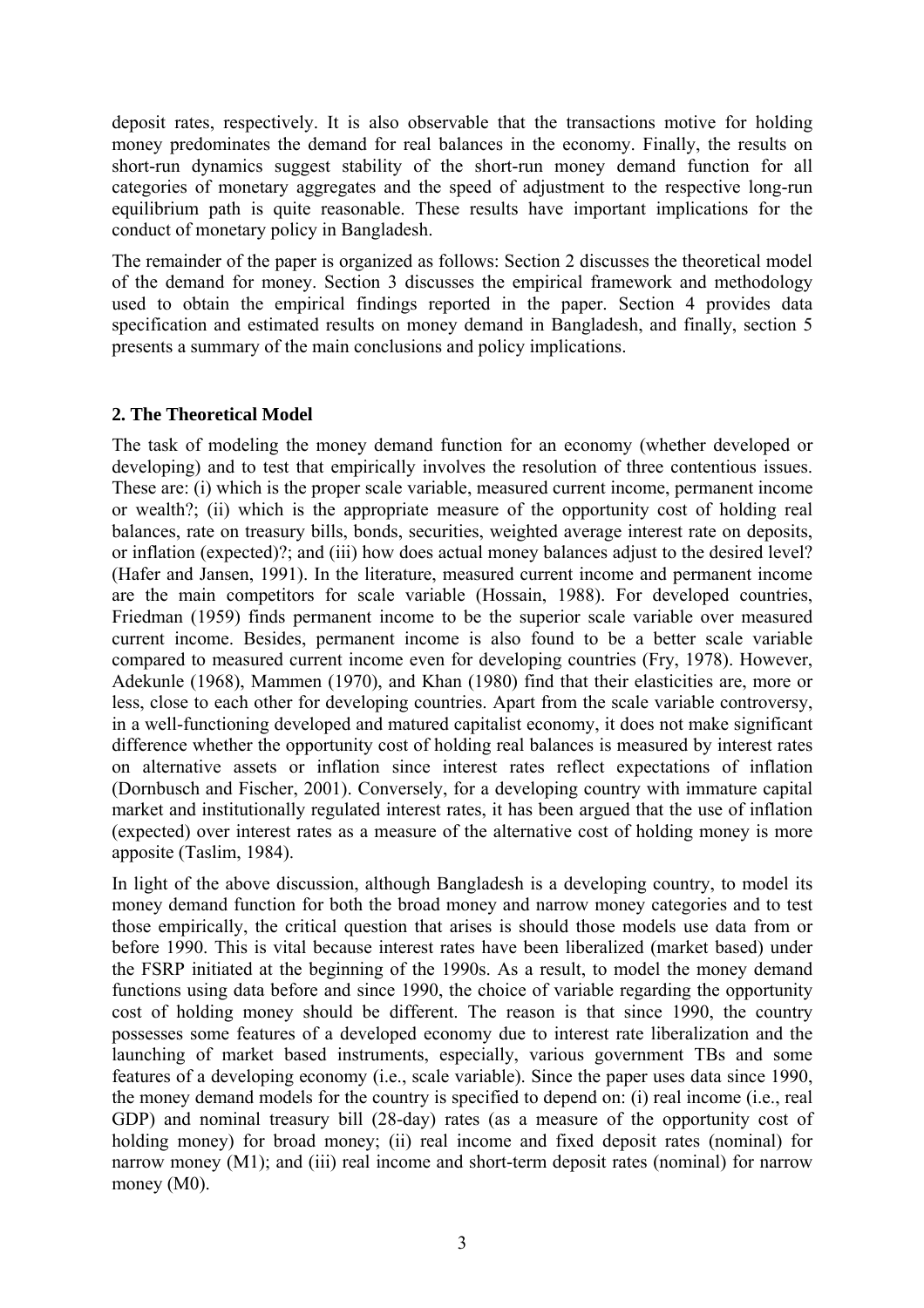The choice of the scale variable, in this paper, current income as measured by real GDP is due to the empirical findings of Adekunle (1968), that is, income expectations are static in least developed countries (LDCs). Therefore, it would not be inappropriate that the demand for real balances depend on current income in Bangladesh (Taslim,  $1984$ ).<sup>[5](#page-6-0)</sup> Since the largest component of broad money in Bangladesh is time deposits, the use of TB (28-day) rate as the alternative rate for broad money would be reasonable. Similarly, demand deposits are the biggest item of narrow money (M1), and therefore, using fixed deposit rates would not be inappropriate.<sup>[6](#page-6-1)</sup> An increase in time deposit rates (i.e., fixed deposit rates) increases the cost of holding narrow money (M1), and thereby, likely to induce people to reduce their holdings of narrow money (M1). These suffice the use of short-term deposit rates, i.e., the rates on demand deposits as a measure of the opportunity cost of holding narrow money (M0). In practice, narrow money (M0) is the difference between narrow money (M1) and demand deposits in the economy.

Therefore, the general money demand function for Bangladesh underpinning the preceding arguments can be represented in the following form:

$$
m_j^d = f(y, R_i) \tag{1}
$$

where

 $\overline{a}$ 

 $m^d$  = demand for real money balances:

 $y =$  scale variable (i.e., real income);

 $R =$  nominal interest rate as an opportunity cost of holding money;

 $j = 1$  for broad money (M2), 2 for narrow money (M1), and 3 for narrow money (M0); and

 $l = 1$  for TB rate (28-day), 2 for fixed deposit rate, and 3 for short-term deposit rate.

Using  $t$  as the time subscript and adding a random disturbance term  $w$ , equation (1) can be written in Cobb-Douglas form as:<sup>[7](#page-6-2)</sup>

$$
m_{ij}^{d} = ay_{i}^{b} R_{il}^{c} w_{i}; \ t = 1, 2, ..., T;
$$
 (2)

Now, taking natural log on both sides, equation (2) can be represented as the following loglinear (LL) form:

$$
\ln m_{ij}^d = \ln a + b \ln y_i + c \ln R_{il} + \ln w_i; \ \ b > 0; c < 0; \tag{3}
$$

This form of money demand function originates from the classic quantity theory of money demand. Besides, equation (3) is the empirically testable version of the long run equilibrium money demand function for various monetary aggregates in Bangladesh. These will be estimated in the subsequent section of the paper by employing Johansen (1988) and Johansen and Juselius (1990) multivariate cointegration techniques. Lastly, it is important to mention that the sign of the elasticity coefficients (i.e., *b* and *c*) of real income and nominal interest rate variables are expected to be positive and negative, respectively in the empirical results.

<span id="page-6-0"></span><sup>5</sup> Khan (1982) also finds that the substitution of permanent income for measured current income does not improve the estimates of the money demand functions for developing countries.

<span id="page-6-1"></span><sup>6</sup> Besides, the exclusion of the nominal interest rate variable may also cause a specification bias problem in the money demand functions (Islam, 2000).

<span id="page-6-2"></span> $\frac{7}{1}$  Islam (2000) has also used a similar functional form.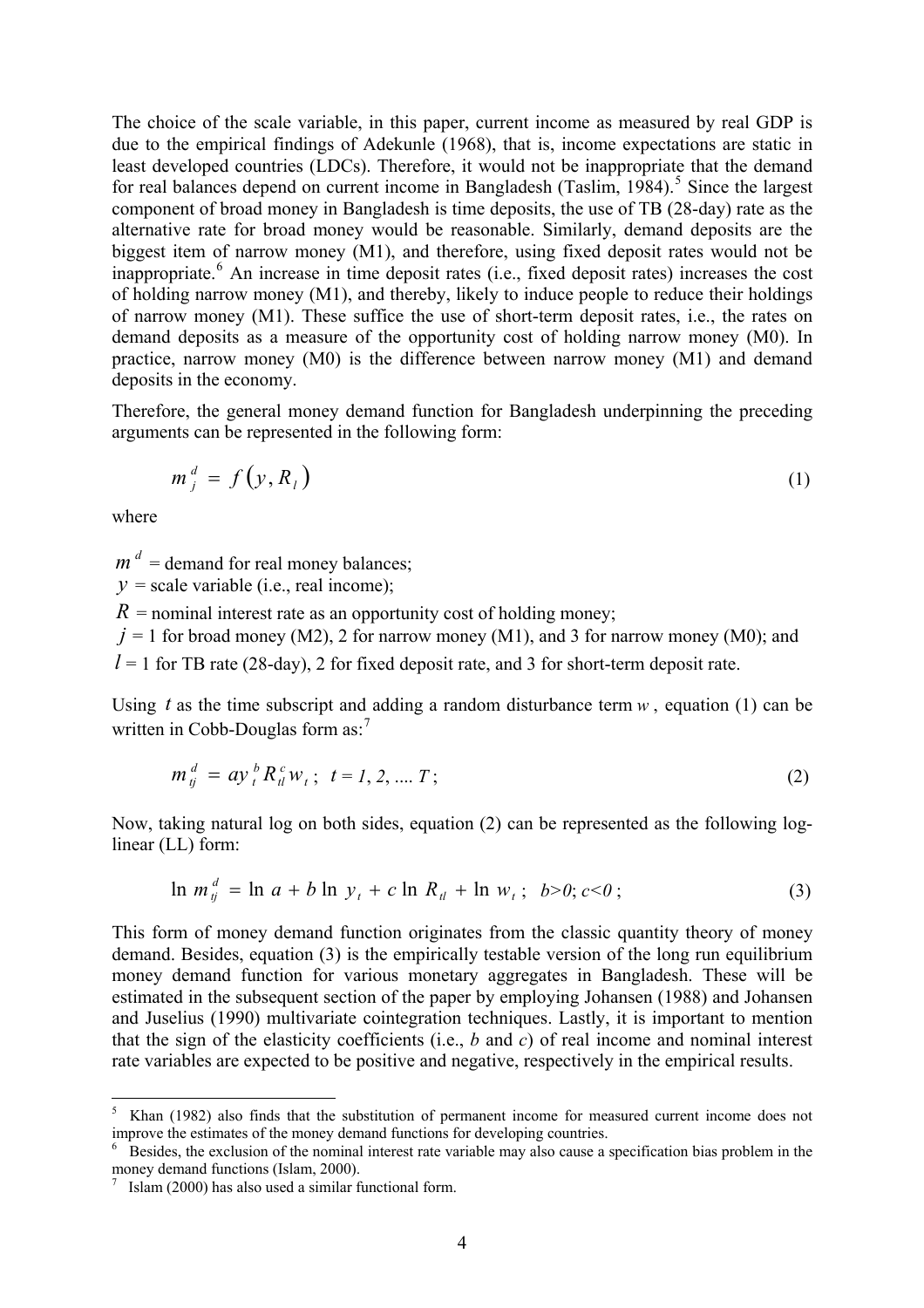#### **3. The Empirical Framework and Methodology**

Before employing the appropriate econometric technique to arrive at empirical findings reported in the paper, time series properties of all concerned macroeconomic variables have been identified by four most popular unit root tests, namely, Dicky-Fuller (DF, 1979), Augmented Dickey-Fuller (ADF, 1981), Phillips-Perron (PP, 1988) and Kwiatkowski-Phillips-Schmidt-Shin (KPSS, 1992) tests, respectively. Based on these tests, if the variables are found to be non-stationary in their levels, it necessitates the tests for cointegration (Engle and Granger, 1987). In order to test cointegration, although there are two different competing approaches proposed by: (i) Engle and Granger (1987) and (ii) Johansen (1988) and Johansen and Juselius (1990), the latter approach (also known as *JJ approach*) has widely been used in literature since it has some superiority over the former one. Firstly, Engle and Granger (1987) procedure only identifies the existence of cointegration not the number of cointegrating vectors. Secondly, in practice, different arbitrary normalizations can alter the test results under this procedure. <sup>[8](#page-7-0)</sup> However, Johansen (1988) and Johansen and Juselius (1990) multivariate cointegration framework is beyond these shortcomings. Further, under the *JJ approach* it is possible to test certain restrictions regarding the sign and magnitude of estimated elasticity coefficients (Hafer and Jansen, 1991). Therefore, this paper has applied *JJ approach* to test equation (3) empirically for Bangladesh. The basic features of this approach are illustrated below in brief.

Following Johansen (1988) and Johansen and Juselius (1990), a vector autoregression (VAR) system of  $k^{th}$  order formed by *N*-dimensional vector  $Y_t$  of non-stationary variables can be represented as:

$$
Y_{t} = \Pi_{1} Y_{t-1} + \dots + \Pi_{k} Y_{t-k} + \eta + \varepsilon_{t} \quad (t = 1, 2, \dots T)
$$
 (4)

where  $\varepsilon$ , is *N*-dimensional vector of innovations which are independently and identically distributed with zero mean and constant variance. Besides,  $n$  represents a vector of constant terms which can be decomposed into two parts: (i) intercept in the cointegrating equation; and (ii) the trend term. Since equation (3) contains three time series variables, the vector  $Y_t$  is of  $N = 3$ -dimensional. Using  $\triangle$  as the first difference operator, the  $k^{\text{th}}$  order VAR system represented by equation (4) can be expressed in the following vector error-correction model (VECM) form:

$$
\Delta Y_t = \Pi_1 Y_{t-1} + \sum_{i=1}^{k-1} \Gamma \Delta Y_t + \eta + \varepsilon_t \tag{5}
$$

In equation (5),  $\Pi$  is the parameter matrix and the rank *r* of this matrix  $r(\Pi)$  determines the number of cointegrating vectors that exists in the  $k^{\text{th}}$  order VAR system. If  $0 \le r \le N$ , parameter matrix  $\Pi$  can be expressed as  $\Pi = \alpha \beta'$  where  $\alpha$  is the speed of adjustment vector (also known as weights or loadings) and  $\beta$  is the cointegrating vector and, in this case, the dimension of  $\alpha$  and  $\beta$  are  $N \times r$ . Conversely, if  $r = N$ , the vector  $Y_t$  is stationary (i.e., I (0)). In the other extreme, when  $r = 0$  then the parameter matrix  $\Pi$  is null and the vector  $Y_t$  is a non stationary process. Here, it is important to mention that the sign and magnitude of the coefficients of estimated  $\alpha$  vector provides information regarding short-run dynamics of the

<span id="page-7-0"></span><sup>&</sup>lt;sup>8</sup> For a detailed discussion regarding the drawbacks of the Engle and Granger (1987) procedure, see Hafer and Jansen (1991, p. 157).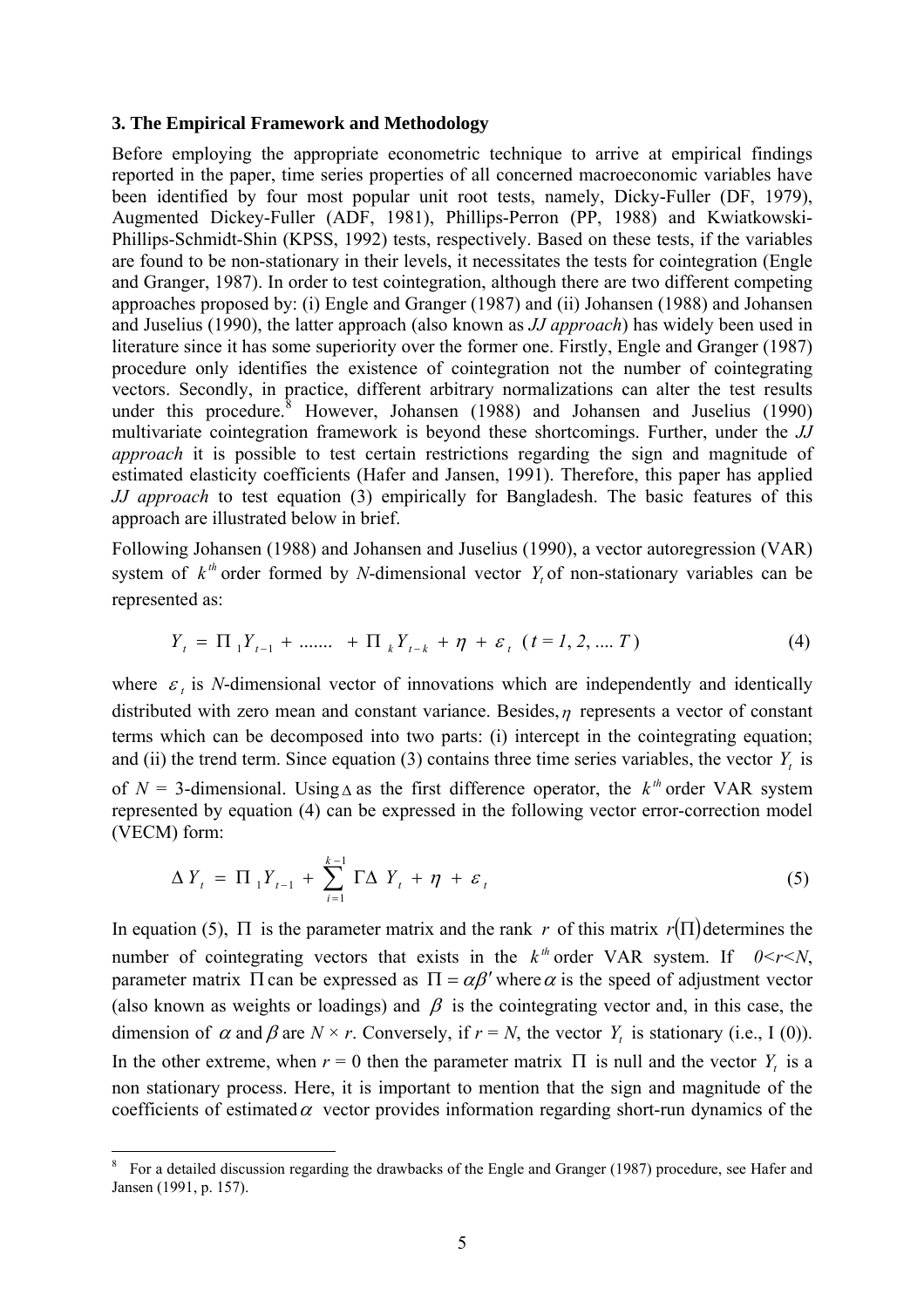$k<sup>th</sup>$  order VAR system, i.e., its stability, direction, and the speed of adjustment towards the long-run equilibrium path. Therefore, for the money demand function for Bangladesh estimated in the paper, a coefficient value of less than unity implies that the short-run money demand function is stable and any deviation of short-run money demand from its long-run equilibrium will be corrected within a reasonable time, thus, the long-run equilibrium will be reinstated (Islam, 2000).

Johansen (1988) and Johansen and Juselius (1990) develop two test statistics for identifying the number of cointegrating vectors (if any exists), namely, the trace  $(\lambda_{Trac})$  statistic and the maximum eigenvalue ( $\lambda_{\text{max}}$ ) statistic. These test statistics can be written as:

$$
\lambda_{Trace} = -T \sum_{i=r+1}^{N} \ln(1 - \hat{\lambda}_i)
$$
\n(6)

$$
\lambda_{\max} = -T \ln \left( 1 - \hat{\lambda}_{r+1} \right) \tag{7}
$$

where  $\hat{\lambda}_i$  is the estimated value of the *i*<sup>th</sup> characteristics root obtained from the estimated parameter matrix  $\Pi$  and  $T$  is the number of usable observations. The  $\lambda_{\text{max}}$  statistic tests the null hypothesis that there are at least *r* cointergrating vectors as against the alternative of (*r* + *1*) cointergrating vectors. On the other hand, the  $\lambda_{Trace}$  statistic tests the null hypothesis that the number of distinct characteristic roots is less than or equal to *r* as against a general alternative.<sup>[9](#page-8-0)</sup> Like standard *t* of *F* tests, the null hypotheses under these two likelihood ratio (LR) tests are not rejected if the estimated values are less than the critical values at the appropriate level of significance and the degrees of freedom.

Finally, 'weak exogeneity' tests have been performed by imposing zero restriction on the speed of adjustment coefficients of the estimated  $\alpha$  vector to identify whether each respective time series variable can be treated as exogenous or not, i.e., whether each variable of concern adjusts towards its long-run equilibrium path. In a cointegrated system, if a time series variable does not respond to the deviation from the long-run equilibrium relationship, it is regarded as weakly exogenous. Therefore, if the estimated speed of adjustment coefficient  $\alpha_i$ equals zero, the variable in question is weakly exogenous and it does not experience the required type of feedback that necessitates the use of an  $k^{th}$  order VAR system (Enders, 2003, p. 368).

#### **4. Data and Empirical Evidence**

#### **4.1 Data Specification**

 $\overline{a}$ 

The empirical estimation in the paper have used a quarterly data set on: (i) real GDP at producer prices (base year: 1995-96);<sup>[10](#page-8-1)</sup> (ii) broad money (M2); (iii) narrow money (M1); (iv)

<sup>9</sup>

<span id="page-8-1"></span><span id="page-8-0"></span><sup>&</sup>lt;sup>9</sup> Johansen and Juselius (1990) pointed that the power of the trace test is lower.<br><sup>10</sup> Until now GDP in Bangladesh has been calculated only on a yearly basis by BBS. However, to get parsimonious results on the demand for various monetary aggregates (i.e., M2, M1, and M0), quarterly real GDP (base year: 1995-96) at producer prices has been calculated from the available annual data. Since GDP in Bangladesh comprises of agriculture, industry, and services, quarterly contributions of these sectors have been estimated where seasonal factors are taken into account to reflect the agricultural as well as industrial production cycles. For the service sector, since there is very little seasonality in annual output, and therefore, it has been distributed equally into four quarters of each year in order to construct the quarterly real GDP series of Bangladesh for the period of January-March 1990 to April-June 2006.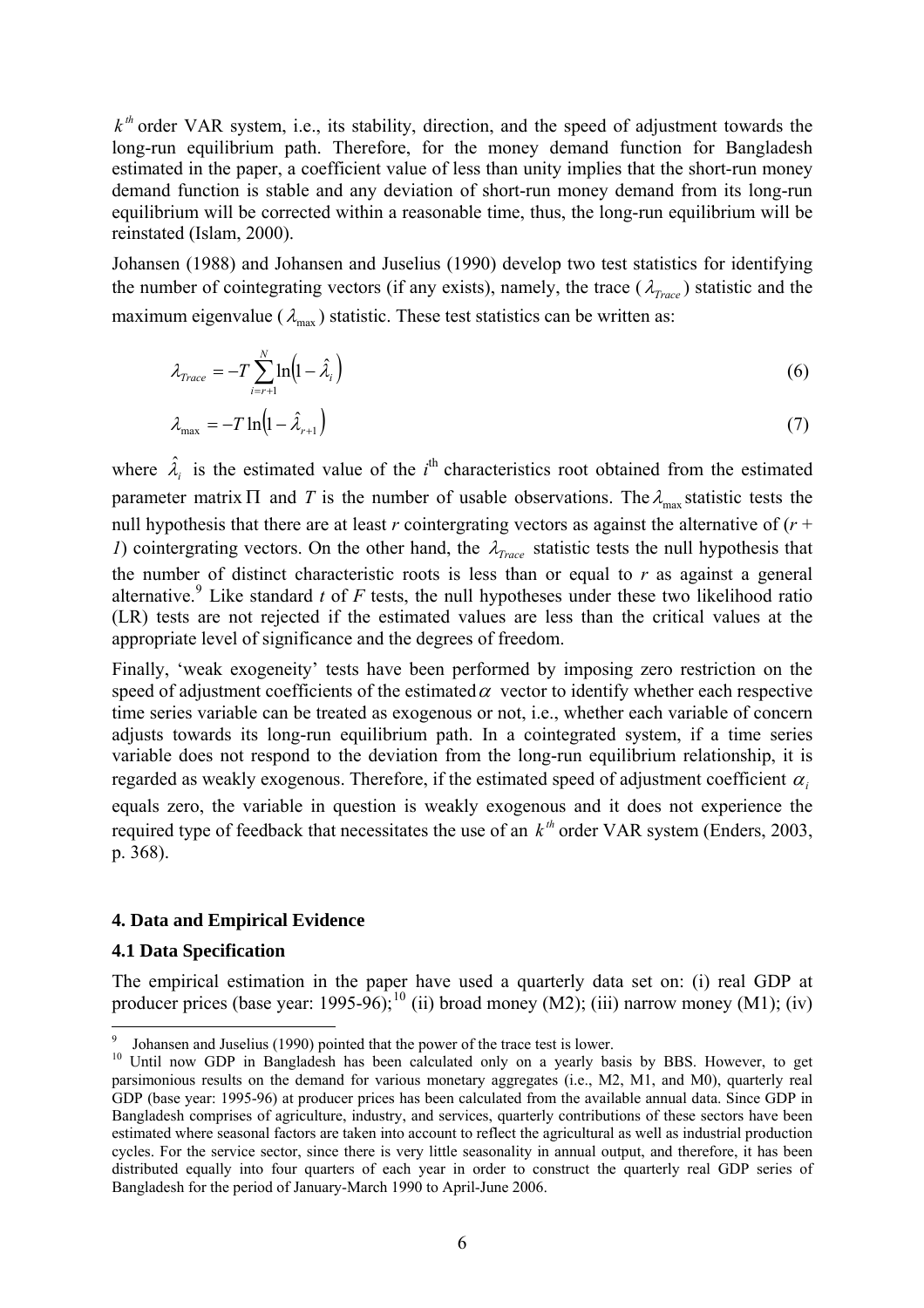narrow money (M0); (v) TB (28-day) rate (nominal);<sup>[11](#page-9-0)</sup> (vii) fixed deposit rate (nominal); and (viii) short-term deposit rate (nominal) for the period of January-March 1990 to April-June 2006.<sup>[12](#page-9-1)</sup> These data have been retrieved from various publications of Bangladesh Bureau of Statistics (BBS) and BB. Data on broad money, narrow money (M1), and narrow money (M0) have been transformed in real terms by using quarterly GDP deflator (base year: 1995- 96) and these variables along with real GDP have also been adjusted for seasonality.[13](#page-9-2)

Finally, in the estimation process, the money demand model regarding: (i) broad money has used quarterly data on real broad money (*RM*2), real GDP (*RGDP*), and nominal TB (28-day) rate (*TBR*); (ii) narrow money (M1) has used real narrow money (*RM*1), *RGDP*, and nominal fixed deposit rate (*FDR*); and (iii) narrow money (M0) has used real narrow money (*RM*0), *RGDP*, and nominal short-term deposit rate (*SHDR*). Hence, *RM*2, *RM*1, *RM*0, *RGDP*, *TBR*, *FDR*, and *SHDR* denote the relevant time series macroeconomic variables in the log form.

## **4.2 Empirical Evidence**

The results of the unit root tests on the relevant time series macroeconomic variables have been reported in Table 1. Based on these results, it can be concluded that all of the variables, i.e., *RM*2, *RM*1, *RM*0, *RGDP*, *TBR*, *FDR*, and *SHDR* are non-stationary in their levels and contain unit roots I(1). The non-stationarity of these variables in levels suffice the use of Johansen (1988) and Johansen and Juselius (1990) multivariate cointegration approach to explore the long-run equilibrium money demand relationship as well as short-run dynamics for both the broad money and narrow money categories in Bangladesh.

|                              | DF               |               | <b>ADF</b>       |               | $\bf PP$         |               | <b>KPSS</b>      |               | <b>Decision</b> |
|------------------------------|------------------|---------------|------------------|---------------|------------------|---------------|------------------|---------------|-----------------|
| Variables<br>(in log levels) | Without<br>trend | With<br>trend | Without<br>trend | With<br>trend | Without<br>trend | With<br>trend | Without<br>trend | With<br>trend |                 |
| RM2                          | I(0)             | I(1)          | I(1)             | I(1)          | I(1)             | I(1)          | I(1)             | I(1)          | I(1)            |
| RM1                          | $I(1)$ ***       | I(1)          | I(1)             | I(1)          | I(1)             | $I(1)$ ***    | I(1)             | $I(1)$ **     | I(1)            |
| RM0                          | I(1)             | I(1)          | I(1)             | I(0)          | I(1)             | I(0)          | I(1)             | $I(1)$ **     | I(1)            |
| <b>RGDP</b>                  | I(1)             | I(1)          | I(1)             | I(0)          | I(1)             | I(1)          | I(1)             | I(1)          | I(1)            |
| <b>TBR</b>                   | I(0)             | I(1)          | I(1)             | I(1)          | I(1)             | I(1)          | I(1)             | I(1)          | I(1)            |
| <b>FDR</b>                   | I(1)             | I(1)          | I(1)             | I(1)          | I(1)             | I(1)          | $I(1)$ **        | I(1)          | I(1)            |
| <b>SHDR</b>                  | I(1)             | I(1)          | I(1)             | I(1)          | I(1)             | I(1)          | $I(1)$ **        | I(1)          | I(1)            |

**Table 1: Unit Root Tests on the Variables** 

*Notes: 1. All tests have been performed on the basis of 5-percent significance level using Econometric Views 4 Package.* 

 *2. \*\*\* and \*\* means significant at 1-percent and 10 percent levels, respectively.* 

 *3. Lag length for DF tests have been decided on the basis of Schwartz's Information Criteria (SIC).* 

 *4. Lag length for ADF tests have been decided on the basis of Akaike's Information Criteria (AIC).* 

 *5. Maximum Bandwidth for PP and KPSS tests have been decided on the basis of Newey-West (1994).* 

 *6. The DF, ADF and PP tests are based on the null hypothesis of unit roots while the KPSS test assumes the null hypothesis of stationarity.* 

<span id="page-9-0"></span> $11$ Data on TB (28-day) rate before January-Mach 1995 has been proxied by government TB rates (adhoc).

<span id="page-9-1"></span><sup>&</sup>lt;sup>12</sup> In the empirical estimation, all nominal interest rates (i.e., TB, fixed, and short-term deposit rates) are weighted average rates.

<span id="page-9-2"></span><sup>13</sup> The seasonal adjustment has been done using *Census X*12 procedure in *Econometric Views 4* package. This procedure has been developed by the U.S Census Bureau.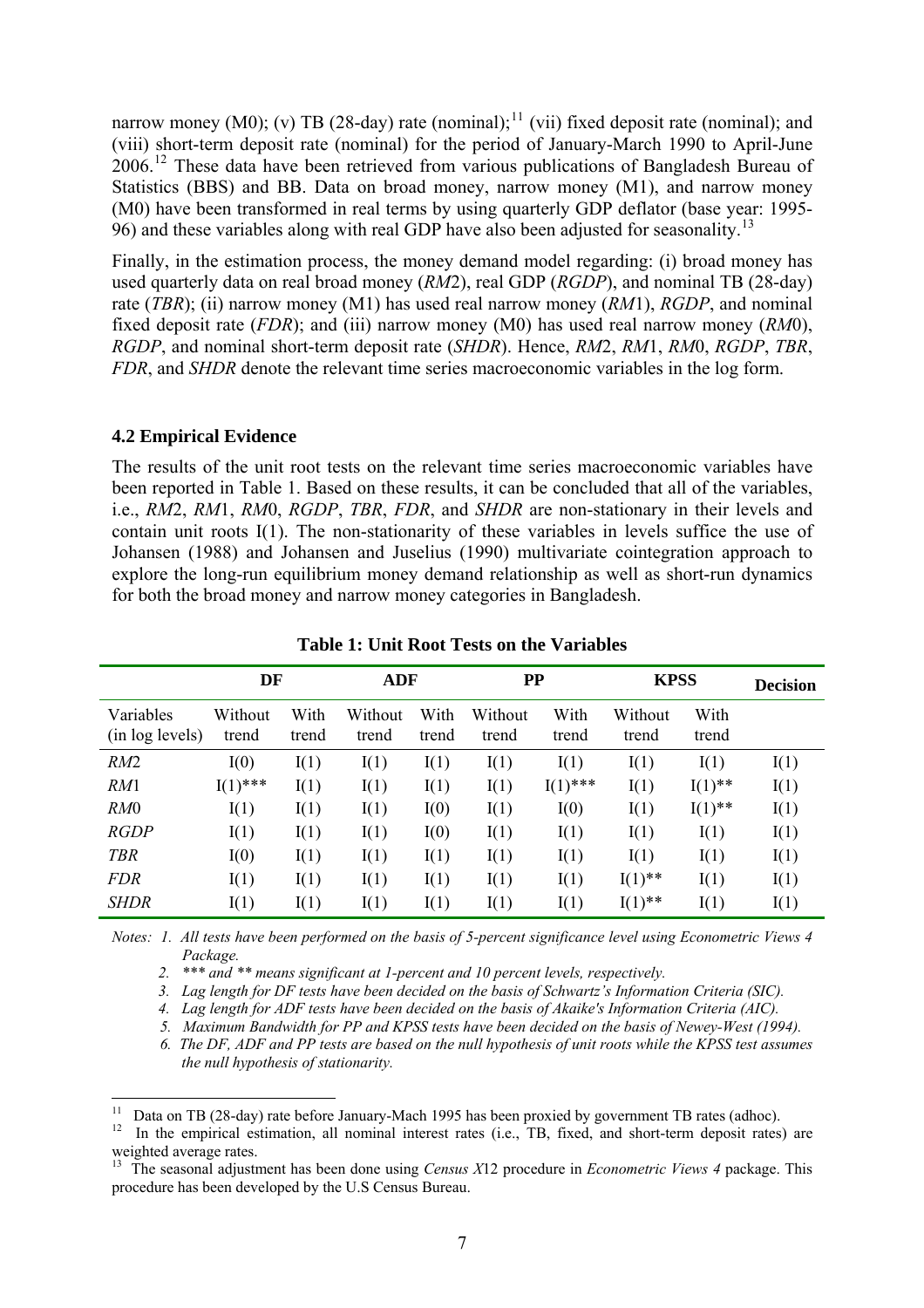|                    |                           |                           | <b>M2 Money Demand</b> <sup>1</sup> |                                    |                                   |
|--------------------|---------------------------|---------------------------|-------------------------------------|------------------------------------|-----------------------------------|
| Null<br>Hypothesis | Alternative<br>Hypothesis | Test<br><b>Statistics</b> | 5-percent<br><b>Critical Value</b>  | 1-percent<br><b>Critical Value</b> | Conclusion                        |
|                    |                           |                           | <b>Trace Test</b>                   |                                    |                                   |
| $r = 0$            | r > 0                     | 36.18                     | 29.68                               | 35.65                              |                                   |
| $r \leq 1$         | r > 1                     | 15.19                     | 15.41                               | 20.04                              | One Cointegrating<br>Relationship |
| $r \leq 2$         | $r = 3$                   | 4.41                      | 3.76                                | 6.65                               |                                   |
|                    |                           |                           | Maximum Eigenvalue Test             |                                    |                                   |
| $r = 0$            | $r = 1$                   | 20.99                     | 20.97                               | 25.52                              |                                   |
| $r = 1$            | $r = 2$                   | 10.78                     | 14.07                               | 18.63                              | One Cointegrating<br>Relationship |
| $r = 2$            | $r = 3$                   | 4.41                      | 3.76                                | 6.65                               |                                   |
|                    |                           |                           | M1 Money Demand <sup>2</sup>        |                                    |                                   |
| Null<br>Hypothesis | Alternative<br>Hypothesis | Test<br><b>Statistics</b> | 5-percent<br><b>Critical Value</b>  | 1-percent<br><b>Critical Value</b> | Conclusion                        |
|                    |                           |                           | <b>Trace Test</b>                   |                                    |                                   |
| $r = 0$            | r > 0                     | 38.87                     | 29.68                               | 35.65                              |                                   |
| $r \leq 1$         | r > 1                     | 14.46                     | 15.41                               | 20.04                              | One Cointegrating<br>Relationship |
| $r \leq 2$         | $r = 3$                   | 4.37                      | 3.76                                | 6.65                               |                                   |
|                    |                           |                           | Maximum Eigenvalue Test             |                                    |                                   |
| $r = 0$            | $r = 1$                   | 24.40                     | 20.97                               | 25.52                              | One Cointegrating                 |
| $r = 1$            | $r = 2$                   | 10.09                     | 14.07                               | 18.63                              | Relationship                      |
| $r = 2$            | $r = 3$                   | 4.37                      | 3.76                                | 6.65                               |                                   |
|                    |                           |                           | <b>M0 Money Demand</b> <sup>3</sup> |                                    |                                   |
| Null<br>Hypothesis | Alternative<br>Hypothesis | Test<br><b>Statistics</b> | 5-percent<br><b>Critical Value</b>  | 1-percent<br><b>Critical Value</b> | Conclusion                        |
|                    |                           |                           | <b>Trace Test</b>                   |                                    |                                   |
| $r = 0$            | r > 0                     | 56.56                     | 34.91                               | 41.07                              |                                   |
| $r \leq 1$         | r > 1                     | 9.24                      | 19.96                               | 24.60                              | One Cointegrating<br>Relationship |
| $r\leq 2$          | $r = 3$                   | 3.47                      | 9.24                                | 12.97                              |                                   |
|                    |                           |                           | Maximum Eigenvalue Test             |                                    |                                   |
| $r = 0$            | $r = 1$                   | 47.35                     | 22.00                               | 26.81                              |                                   |
| $r = 1$            | $r = 2$                   | 5.77                      | 15.67                               | 20.20                              | One Cointegrating<br>Relationship |
| $r = 2$            | $r = 3$                   | 3.47                      | 9.24                                | 12.97                              |                                   |

*Notes: 1. The results are based on the assumptions of a linear deterministic trend in the data and an intercept in the cointegrating equation with optimal lag length 4. AIC and SIC have been used in the VAR system to determine the optimal lag length that makes the residuals white noise, i.e., zero mean, constant variances, and individually serially uncorrelated.* 

- *2. The results are based on the assumptions of a linear deterministic trend in the data and an intercept in the cointegrating equation with optimal lag length 4. AIC and SIC have been used in the VAR system to determine the optimal lag length that makes the residuals white noise.*
- *3. The results are based on the assumptions of no deterministic trend in the data and an intercept in the cointegrating equation with optimal lag length 3. AIC and SIC have been used in the VAR system to determine the optimal lag length that makes the residuals white noise.*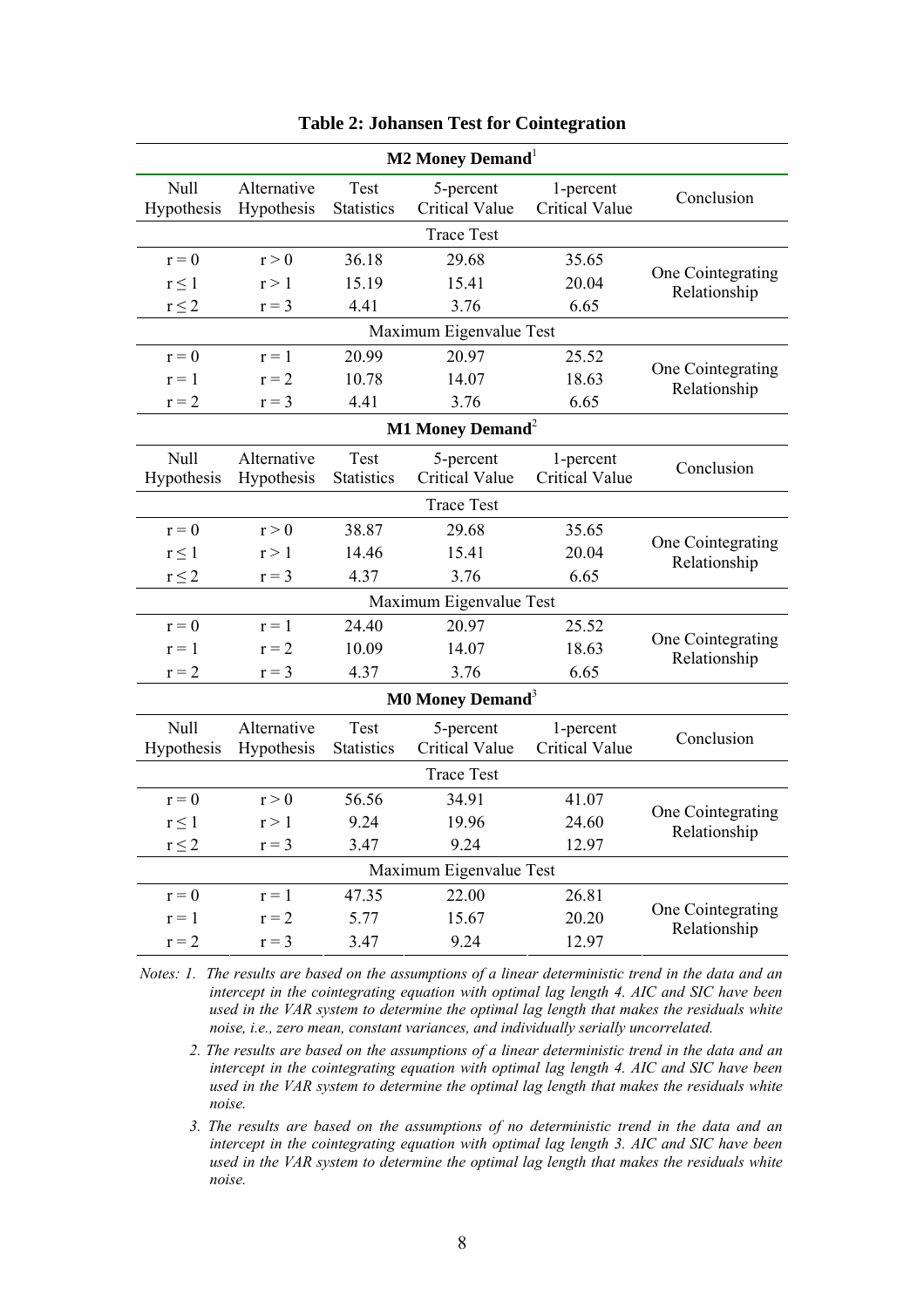Table 2 presents the results on Johansen (1988) and Johansen and Juselius (1990) maximum likelihood (ML) test for cointegration. For broad money category in the country, both the trace ( $\lambda_{Trace}$ ) and the maximum eigenvalue ( $\lambda_{max}$ ) test statistics indicate the presence of a single cointergrating vector (i.e.,  $r = 1$ ) among *RM2*, *RGDP*, and *TBR* variables at 5-percent level of significance. Again, for narrow money  $(M1)$ , a single cointegrating vector exists among *RM*1, *RGDP*, and *FDR* variables suggested both by the trace  $(\lambda_{Trace})$  and the maximum eigenvalue ( $\lambda_{\text{max}}$ ) test statistics at 5-percent level of significance. Finally, for narrow money (M0) category, the trace ( $\lambda_{Trace}$ ) and the maximum eigenvalue ( $\lambda_{max}$ ) test statistics indicate a single cointegrating vector among RM0, RGDP, and SHDR variables at 5percent level of significance. Therefore, it can be concluded that there exists a long-run equilibrium relationship among real money balances of various types, real income and respective nominal interest rates in the economy.

Based on the above conclusion regarding the existence of a single cointegrating vector for all types of monetary aggregates (i.e.,  $M2$ ,  $M1$ , and  $M0$ ),  $ML$  estimates of the respective cointegrating vectors (normalized on *RM2*, *RM*1, and *RM*0, respectively) have been reported in Table 3. It is observable that for broad money demand, both *RGDP* and *TBR* variables are significant even at the 1-percent level, i.e., the null hypothesis of long-run zero restrictions is rejected for these variables at 1-percent level of significance. Besides, the coefficients (i.e. the elasticity coefficients) of these variables have the expected positive and negative signs, respectively. For narrow money (M1) demand, the variables, *RGDP* and *FDR*, are significant at 1-percent level and their coefficients have also the expected positive and negative signs, respectively. Lastly, for narrow money (M0) demand, *RGDP* variable is significant at 1percent level while *SHDR* variable is significant at 10 percent level with the expected coefficient signs, and in this case, positive on *RGDP* variable and negative on *SHDR* variable. Thus, real income is the most important factor that influences the long-run demand for all types of real balances in the economy. Besides, TB (28-day) rate, fixed deposit rate, and short-term deposit rates are also important in determining the long-run demands for broad money, narrow money  $(M1)$ , and narrow money  $(M0)$  respectively.

|                 | Normalized Cointegrating Coefficients: M2 Money Demand |                           |                 |
|-----------------|--------------------------------------------------------|---------------------------|-----------------|
| RM2             |                                                        | <b>RGDP</b><br><b>TBR</b> |                 |
| 1.00            |                                                        | $0.12*$<br>$-1.89*$       |                 |
|                 | (0.03)                                                 |                           | (0.02)          |
|                 | Normalized Cointegrating Coefficients: M1 Money Demand |                           |                 |
| RM1             |                                                        | RGDP<br><b>FDR</b>        |                 |
| 1.00            |                                                        | $-1.42*$<br>$0.41*$       |                 |
|                 | (0.03)                                                 |                           | (0.04)          |
|                 | Normalized Cointegrating Coefficients: M0 Money Demand |                           |                 |
| RM <sub>0</sub> | <b>RGDP</b>                                            | <i>SHDR</i>               | <b>CONSTANT</b> |
| 1.00            | $-1.88*$                                               | $0.29**$                  | $12.09*$        |
|                 | (0.16)                                                 | (0.19)                    | (2.24)          |

**Table 3: Cointegrating Equations** 

 *Note s: 1. \* and \*\* means significant at 1-percent and 10 percent levels, respectively. 2. Figures in the parentheses are standard errors.*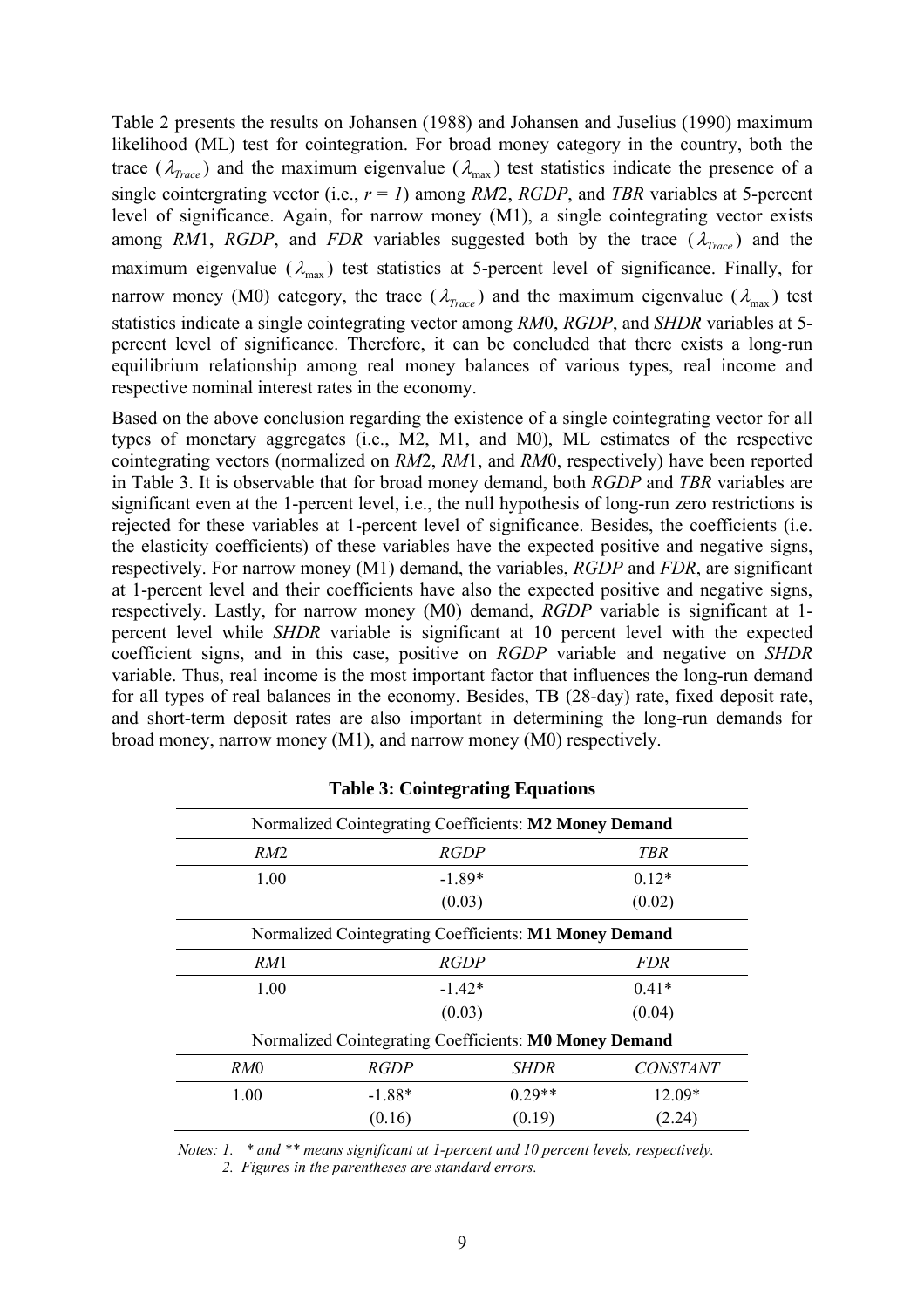Therefore, the estimated long-run equilibrium money demand relations for both the broad money and narrow money (M1 and M0) categories can be represented by the following equatio ns:

$$
RM2 = 1.89RGDP - 0.12TBR
$$
\n
$$
(8)
$$

$$
RM1 = 1.42RGDP - 0.41FDR
$$
\n
$$
(9)
$$

*RM* 0 = −12.09 + 1.88*RGDP* − 0.29*SHDR* (10)

In the above, the elasticity coefficient of real income variable is greater than unity for all categories of monetary aggregates, therefore, it can be concluded that money is deemed a luxury good in Bangladesh. For instance, a 1-percent increase in real income (i.e., *RGDP*) raises the demand for real broad money (i.e., *RM*2) by 1.89 percent. The results regarding the income elasticity of money demand in equations ( 8) and (9) are consistent with those of Islam (2000). Besides, the magnitude is less for narrow money (M1) than broad money and narrow money (M0).

|                  |                  | <b>M2 Money Demand</b>      |                 |  |
|------------------|------------------|-----------------------------|-----------------|--|
| $\triangle RM2$  |                  | $\triangle RGDP$            | $\triangle TBR$ |  |
| $-0.32**$        |                  | $-0.16**$                   | $-2.21*$        |  |
| (0.16)           | (0.07)           | (0.80)                      |                 |  |
|                  |                  | <b>Weak Exogeneity Test</b> |                 |  |
|                  | $\triangle RM2$  | $\triangle RGDP$            | $\triangle TBR$ |  |
| Chi-square (1)   | 3.58             | 4.22                        | 4.93            |  |
| Probability      | 0.05             | 0.04                        | 0.02            |  |
|                  |                  | <b>M1 Money Demand</b>      |                 |  |
| $\triangle RM1$  |                  | $\triangle RGDP$            | $\triangle FDR$ |  |
| $-0.56*$         | $-0.18*$         | $-0.19**$                   |                 |  |
| (0.19)           |                  | (0.06)                      | (0.09)          |  |
|                  |                  | <b>Weak Exogeneity Test</b> |                 |  |
|                  | $\triangle RM1$  | $\triangle RGDP$            | $\triangle FDR$ |  |
| Chi-square (1)   | 6.57             | 7.75                        | 2.83            |  |
| Probability      | 0.01             | 0.00                        | 0.09            |  |
|                  |                  | <b>M0 Money Demand</b>      |                 |  |
| $\triangle RM0$  | $\triangle RGDP$ |                             | <b>ASHDR</b>    |  |
| $-0.05*$         | $-0.05*$         |                             | $-0.02$         |  |
| (0.02)           | (0.01)           | (0.04)                      |                 |  |
|                  |                  | <b>Weak Exogeneity Test</b> |                 |  |
|                  | $\triangle RM0$  | $\triangle RGDP$            | <b>ASHDR</b>    |  |
| Chi-square $(1)$ | 3.05             | 3.35                        | 0.69            |  |
| Probability      | 0.08             | 0.06                        | 0.40            |  |

**Table 4: Short-run Dynamics and Speed of Adjustment Coefficients** 

*Notes: 1. \* and \*\* means significant at 1-percent and 5-percent levels, respectively.* 

 *2. Figures in the parentheses are standard errors.*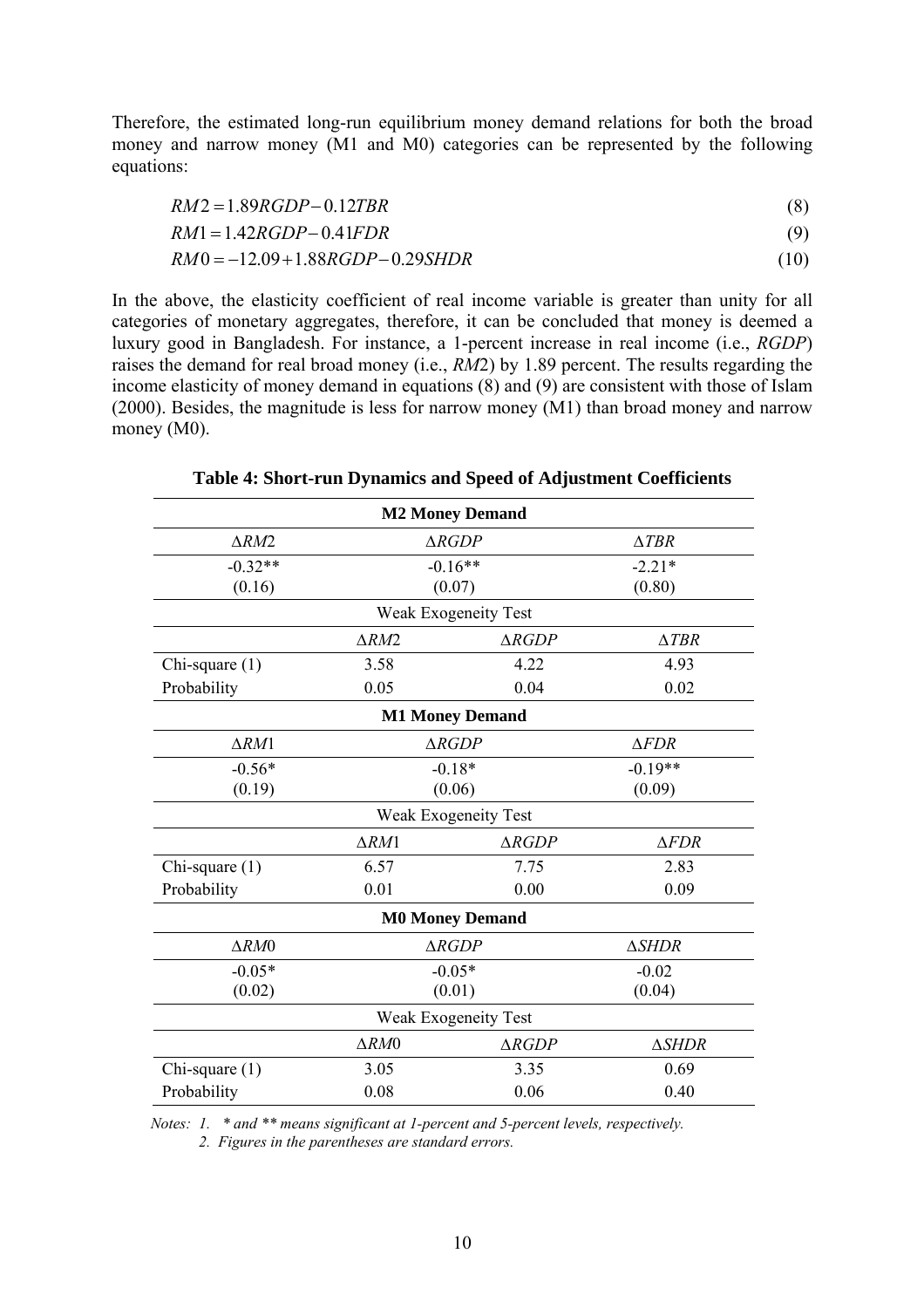On the other hand, the magnitude of the elasticity coefficient of nominal fixed deposit rate (i.e., *FDR*) and nominal short-term deposit rate (i.e., *SHDR*) variables indicate that alternative money demand in the financial system of the country is in effect. That is, time deposits and demand deposits act as alternative demands for narrow money (M1) and narrow money (M0) respectively in the absence of a bond market and the existence of a narrow based capital market in the economy. Surprisingly , most of the earlier empirical studies on money demand have failed to capture this phenomenon in Bangladesh. This is very important in view of policy stances since monetary policy in the current regime is based on market based instruments (along with direct instruments) initiated under the FSRP of the 1990s. Finally, the magnitude of the elasticity coefficient of real income variable for all categories of monetary aggregates is way higher than the magnitude of the elasticity coefficient of relevant nominal interest rate variables. Thus, the demand for real balances in the economy is strongly dominated by the transactions motive for holding money.

reported in Table 4. All the speed of adjustment coefficients regarding broad money and narrow money (M1 and M0) demands have negative sign and significant either at 1-percent or at 5-percent level except the speed of adjustment coefficient of nominal short-term deposit rate (i.e., *SHDR*) variable is insignificant (although has negative sign) at any conventional level of significance. The estimated speed of adjustment coefficients for broad money, narrow money  $(M1)$ , and narrow money  $(M0)$  demands are  $-0.32$ ,  $-0.56$ , and  $-0.05$ respectively. Besides, weak exogeneity of the variables, *RM2*, *RM1*, *RM0*, *RGDP*, *TBR*, and *FDR* can be rejected either at 5-percent or 10 percent level of significance and cannot be rejected for nominal short-term deposit rate variable at any conventional level of significance. These results suggest stability of the short-run money demand function for all types of monetary aggregates in Bangladesh. It can be concluded that 32 percent of any deviation of broad money demand from its long-run equilibrium path is corrected in each quarter which is quite reasonable. The speed of adjustment for narrow money  $(M1)$  and narrow money  $(M0)$ demands are 56 percent and 5-percent in each quarter respectively. The empirical results on short-run dynamics for all types of monetary aggregates have been

## **5. Conclusion**

The paper empirically explores the long-run equilibrium money demand relationship as well as short-run dynamics, i.e., stability and the speed of adjustment to the long-run equilibrium in the context of Bangladesh for both the broad money and the narrow money categories. An assessment of the empirical evidence has been made through Johansen (1988) and Johansen and Juselius (1990) multivariate cointegration techniques using quarterly data on relevant macroeconomic variables. The empirical evidence demonstrates that a single cointegrating vector describes the long-run equilibrium money demand relationship for both the broad money and narrow money (M1 and M0) categories in the country. Besides, there exists a statistically significant long-run equilibrium demand relationship among real money balances of various types, real income and respective nominal interest rates. In other words, the longrun demands for broad money, narrow money (M1), and narrow money (M0) depend positively on real income and negatively on TB, fixed deposit, and short-term deposit rates, respectively. It is also observable that the demand for real balances in the economy is strongly dominated by the transactions motive for holding money, reflected by the magnitude of the elasticity coefficient of real income variable for all categories of monetary aggregates.

Finally, the results on short-run dynamics suggest stability of the short-run money demand function for all categories of monetary aggregates and the speed of adjustment to the respective long-run equilibrium path is quite reasonable. For instance, in each quarter, 32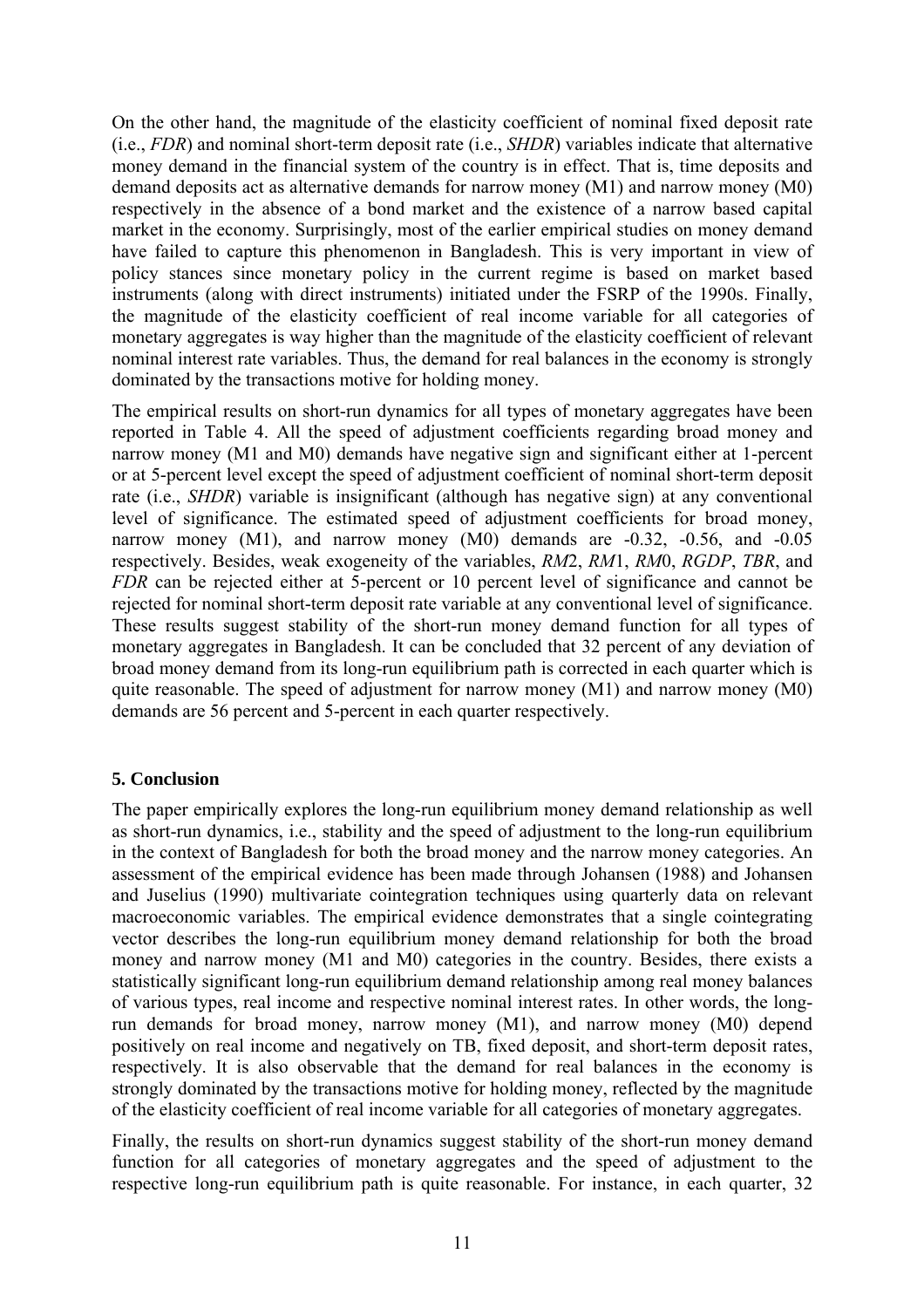percent of any deviation of broad money demand from its long-run equilibrium path is corrected. These results have important implications for the efficacy of the monetary policy in Bangladesh under the current regime, i.e., floating exchange rate and market based monetary policy instruments.

### **References**

Adekunle, J. O. (1968). "The Demand for Money: Evidence from Developed and Less Developed Economies," *IMF Staff Paper*s, Vol. 15, No. 2, pp. 251-265.

Ahmed, S. and Md. E. Islam (2006 a). "The Interest Rate Responsiveness of Investment Spending in Bangladesh: A VAR Approach," *Bangladesh Development Studies*, Vol. 30, Nos. 1 & 2, pp. 1-48.

\_\_\_\_\_\_\_\_\_\_\_\_\_\_\_\_\_\_\_\_\_ (2006 b). "The Monetary Transmission Mechanism in Bangladesh: Bank Lending and Exchange Rate Channels," Working Paper Series, WP 0702, Policy Analysis Unit (PAU), Research Department, Bangladesh Bank.

Bangladesh Bank. *Scheduled Bank Statistics* (various issues), Banking and Statistics Division, Statistics Department, BB.

\_\_\_\_\_\_\_\_\_\_\_\_\_\_\_\_\_\_. *Economic Trends* (various issues), Statistics Department, BB.

\_\_\_\_\_\_\_\_\_\_\_\_\_\_\_\_\_\_. *Bangladesh Bank Annual Report* (various issues), BB.

\_\_\_\_\_\_\_\_\_\_\_\_\_\_\_\_\_\_. *Bangladesh Bank Quarterly* (various issues), BB.

\_\_\_\_\_\_\_\_\_\_\_\_\_\_\_\_\_\_. *Monthly Economic Indicators: Monthly Update* (various issues), Monetary Policy Department, BB.

Bangladesh Bureau of Statistics (2000). *National Accounts Statistics of Bangladesh (Revised Estimates, 1989-90 to 1998-99)*, Strengthening National Accounts and Poverty Monitoring Project (SNAPMP), National Accounting Wing (NAW), BBS, Ministry of Planning: Statistics Division.

\_\_\_\_\_\_\_\_\_\_\_\_\_\_\_\_\_\_\_ (2001). *National Accounts Statistics (Gross Domestic Product, 2000-2001)*, NAW, BBS, Ministry of Planning: Statistics Division.

\_\_\_\_\_\_\_\_\_\_\_\_\_\_\_\_\_\_\_ (2005). *National Accounts Statistics (Provisional Estimates of GDP, 2004-05 and Final Estimates of GDP, 2003-04)*, SNAPMP, NAW, BBS, Ministry of Planning: Planning Division.

\_\_\_\_\_\_\_\_\_\_\_\_\_\_\_\_\_\_\_ (2006). *National Accounts Statistics (Provisional Estimates of GDP, 2005-06 and Final Estimates of GDP, 2004-05)*, SNAPMP, NAW, BBS, Ministry of Planning: Planning Division.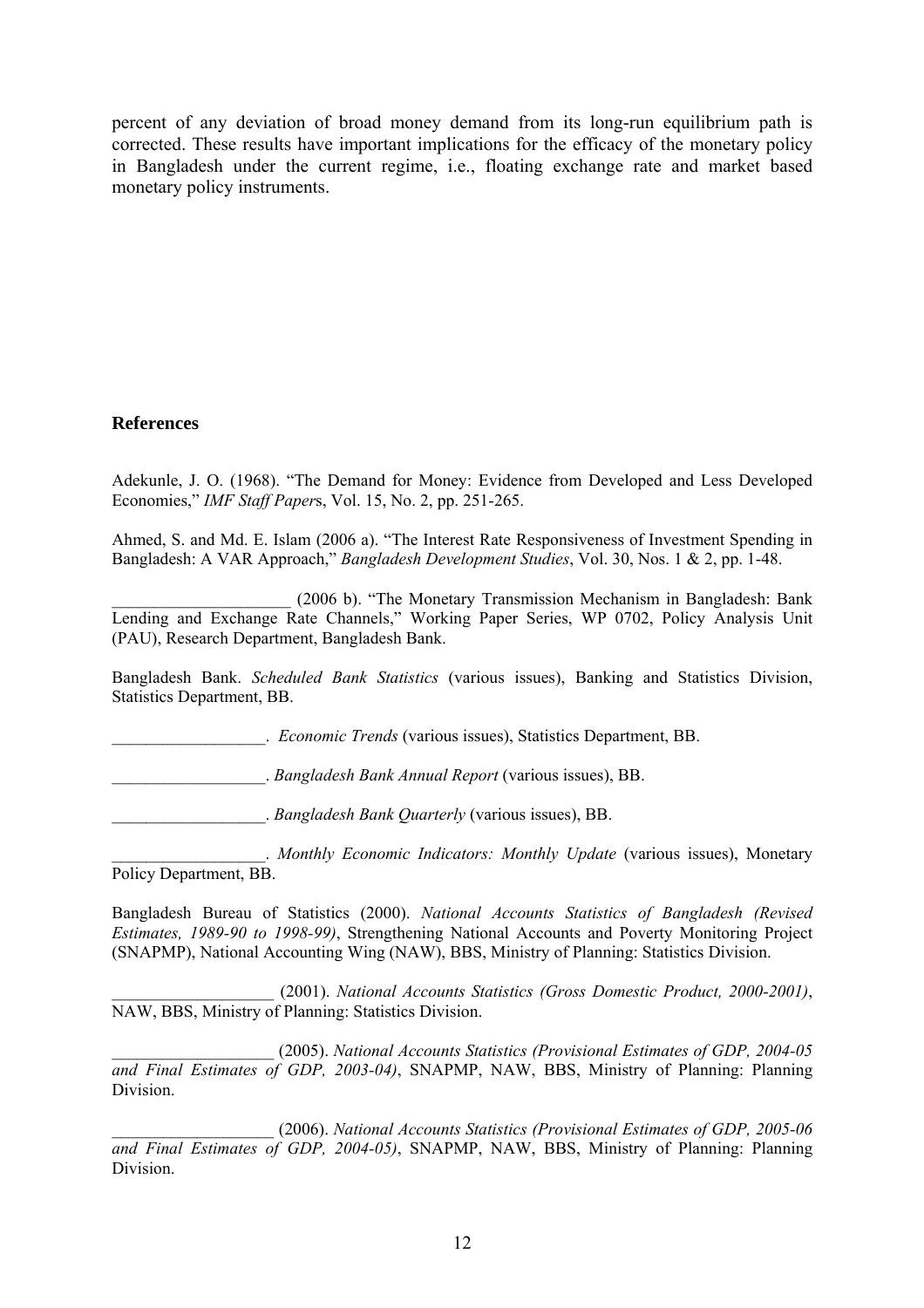Dornbusch, R. and S. Fischer (2001). *Macroeconomics*. 8<sup>th</sup> ed. New York: McGraw-Hill, Inc.

Dickey, D. A. and W. A. Fuller (1979). "Distribution of the Estimators for Autoregressive Time Series with a Unit Root," *Journal of the American Statistical Association*, Vol. 74, pp. 427-431.

\_\_\_\_\_\_\_\_\_\_\_\_\_\_\_\_\_ (1981). "Likelihood Ratio Statistics for Autoregressive Time Series with a Unit Root," *Econometrica*, Vol. 49, pp. 1057-1072.

Enders, W. (2003). *Applied Econometric Time Series*. 2<sup>nd</sup> ed. New York: John Willy & Sons, Inc.

Engle, R. F. and C. W. J. Granger (1987). "Co-integration and Error Correction: Representation, Estimation and Testing," *Econometrica*, Vol. 55, No. 2, pp. 251-276.

Friedman, M. (1959). "The Demand for Money – Some Theoretical and Empirical Results," Journal *f Political Economy*, Vol. 67, pp. 327-351. *o*

Fry, M. (1981). "The Permanent Income Hypothesis in Underdeveloped Economies: Additional Evidence," *Journal of Development Economics*, Vol. 5, No. 4, pp. 399-402.

Gupta, K. L. (1973). "The Demand for Money in India: Further Evidence," *Journal of Development Studies*, Vol. 6, No. 2, pp. 159-168.

Hafer, R. W. and D. W. Jansen (1991). "The Demand for Money in the United States: Evidence from Cointegration Tests," *Journal of Money, Credit, and Banking*, Vol. 23, No. 2, pp. 155-168.

Hassan, M. K. (1992). "An Econometric Analysis of Credit Constraint, Foreign Interest Rates and Currency Depreciation in the Demand for Money in Bangladesh," *Bangladesh Development Studies*, Vol. 20, No. 4, pp. 19-36.

Hossain, A. (1988). "A Quarterly Short-run Money Demand Model for Bangladesh," *Bangladesh* Development Studies, Vol. 16, No. 3, pp. 1-30.

Islam, A. M. (2000). "Money Demand Function for Bangladesh," *Bangladesh Development Studies*, Vol. 26, No. 4, pp. 89-114.

Johansen, S. (1988). "Statistical Analysis of Co-integration Vectors," *Journal of Economic Dynamics and Control*, Vol. 12, pp. 231-254.

integration with the Application to the Demand for Money," *Oxford Bulletin of Economics and* Johansen, S. and K. Juselius (1990). "Maximum Likelihood Estimation and Inference on Co-*Statistics*, Vol. 52, pp. 169-210.

Khan, A. (1980). "The Demand for Money in Pakistan: Some Further Results," *Pakistan Development Review*, Vol. 19, pp. 25-50.

Developing Countries," *Pakistan Development Review*, Vol. 21, No. 4, pp. 259-273. \_\_\_\_\_\_\_\_\_\_\_ (1982). "Permanent Income, Inflation Expectations and the Money Demand Function in

. Macmillan Keynes, J. M. (1936). *The General Theory of Employment, Interest and Money*. New York:

Kwiatkowski, D., P. Phillips, P. Schmidt and Y. Shin (1992). "Testing the Null Hypothesis of Stationarity against the Alternative of a Unit Root," *Journal of Econometrics*, Vol. 54, pp. 159-178.